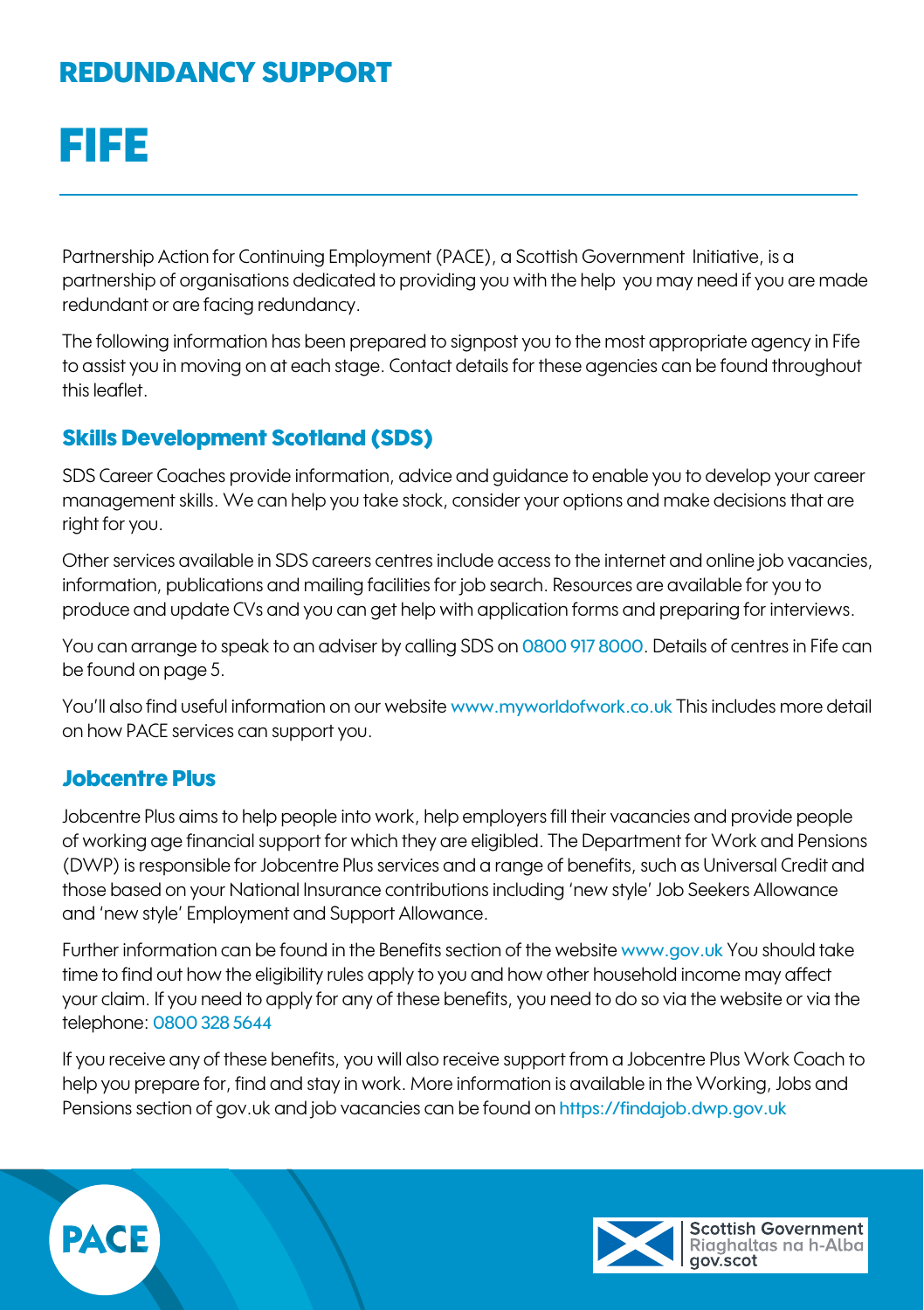# FIFE

Fife Council provides a range of services, details of which can be found at [www.fife.gov.uk](http://www.fife.gov.uk)

Jobs - Fife Council employs people in a vast range of occupations and services. Current job opportunities are advertised locally and posted on [www.myjobscotland.gov.uk](http://www.myjobscotland.gov.uk) Its Supported Employment Service helps those with disabilities or health issues move in to paid work.

**Community Job Clubs - Fife Council have a number of these throughout Fife. In addition to helping** people apply for jobs, staff can also advise you about welfare support, discretionary and crisis grants. Details of locations and opening times can be found by typing "Community Job Clubs" in the search box on the [fife.gov.uk](http://fife.gov.uk) website

**Housing and Money Advice** - Help available can include council tax reduction, applications to the Scottish Welfare Fund for a Crisis Grant or Community Care Grant, Fifestyle Concession Cards and information on many other sources of support, outlined in the [fife.gov.uk](http://fife.gov.uk) website.

Libraries - OnFife operate libraries on behalf of Fife Council and their services include public access computers that can be used for job search. Library opening hours can be found at [www.onfife.com](http://www.onfife.com)

## Business Gateway Fife

If you are considering starting up a business, you can get free advice, training and details of funding from Business Gateway Fife staff. In addition to Be Your Own Boss events, one-to-one help is available to enable you to create a plan and get your business up and running. For further information, check the website [www.businessgatewayfife.com](http://www.businessgatewayfife.com) or telephone 01592 858333.

## Learning and Skills

Gaining new skills and qualifications can help you progress in to another job. There is a wide range of options and funding that may be available to you including:

### Further and Higher Education

Colleges and Universities deliver courses at levels ranging from SCQF level 4 up to level 12. SCQF stands for the Scottish Credit and Qualifications Framework and all courses are mapped against this framework. SQA Highers, for example, are at level 6. Points to keep in mind:

- Qualifications gained at college or university may be essential for entry to some careers
- Most full-time and many part-time courses start in August and a few in January
- Some flexible learning courses are available throughout the year
- Student funding depends on your circumstances, the length and the level of course



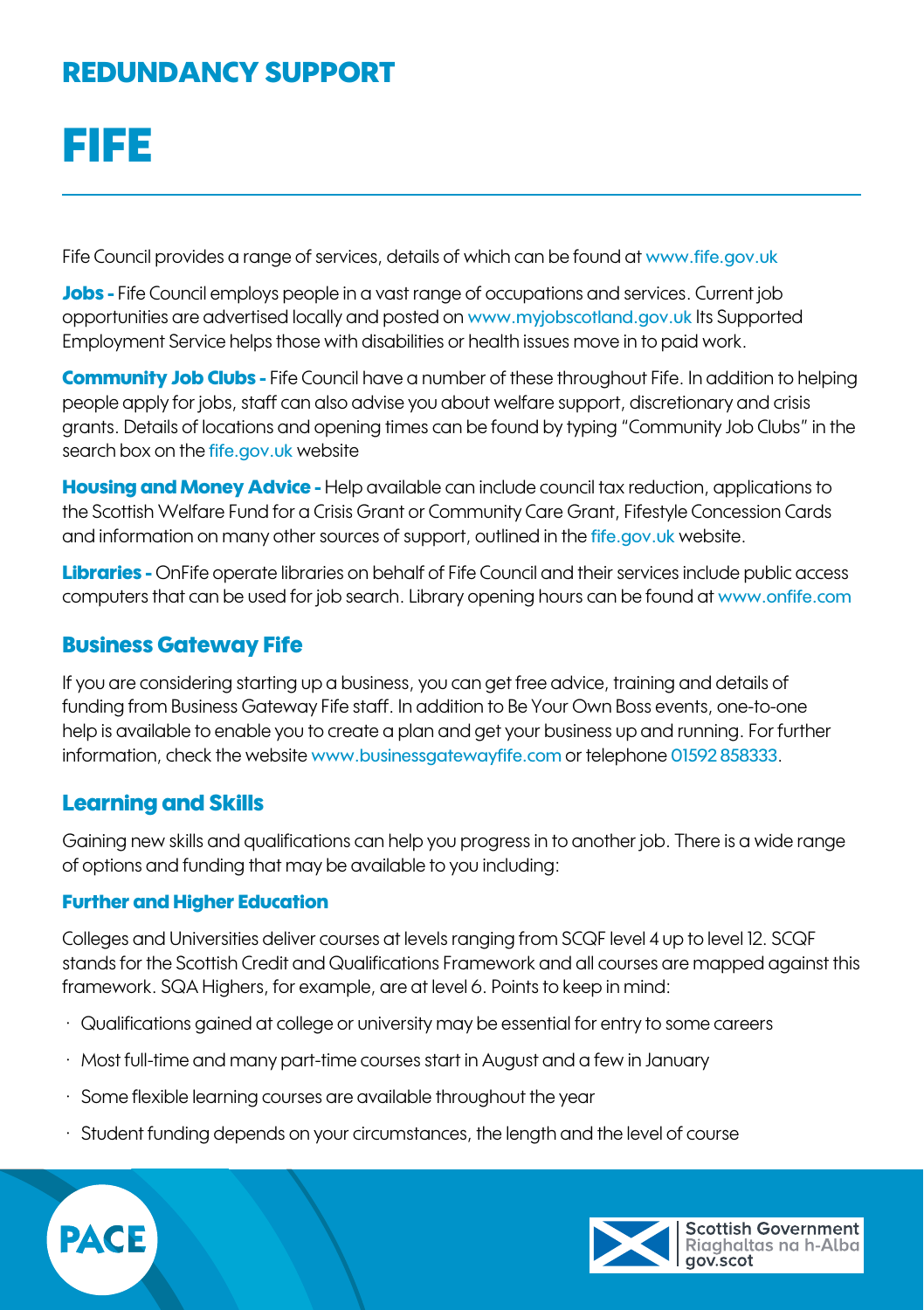# FIFE

Funding for courses up to SCQF level 6 are channelled through colleges. Fife College has information on student funding in the 'Studying With Us' section of the website [www.fife.ac.uk](http://www.fife.ac.uk)

Funding for courses from SCQF level 7 upwards are channelled through the Student Awards Agency for Scotland [www.saas.gov.uk](http://www.saas.gov.uk)

### Short Vocational Training Courses

Private training providers, as well as colleges, offer a wide range of short courses that can give you the skills and qualifications that can be useful, and possibly essential, to getting the job you want. Many of these courses can be identified via the Learn and Train section of [www.myworldofwork.co.uk](http://www.myworldofwork.co.uk)

Funding for these courses can vary depending on the length and level of course, its cost and your circumstances. Sources of funds can vary, too, so if you have a course in mind, you should speak to an SDS adviser to see if you are able to access funds from sources such as

- Employability Fund
- Individual Training Accounts (ITA)
- Digital Start Fund

Work Coaches in job centres can advise you on courses and funding covered by the Rapid Response Service or other initiatives from the DWP.

### Adult and Community Education

There are classes in a wide range of subjects including help to improve everyday skills, such as using a computer, Adult Basic Education (literacy & numeracy) and English for Speakers of Other Languages. Information on what is available locally can be found by contacting Community Learning and Development in Fife Council and checking the website [www.fife.gov.uk](http://www.fife.gov.uk). Contact numbers for Adult Basic Education and English for Speakers of Other Languages can be found on page 5.

### Other Learning and Skills Opportunities

There are many courses that can be studied from home via online learning, often at no cost. The Open University and Future Learn are just two of the many providers. A link to these can be found on [www.myworldofwork.co.uk](http://www.myworldofwork.co.uk)

Another way to gain new skills is to complete an employability programme SDS advisers and Jobcentre Plus Work Coaches can give you details and advise if you are eligible. You could also consider voluntary work and opportunities are highlighted on the website [www.fva.org](http://www.fva.org)



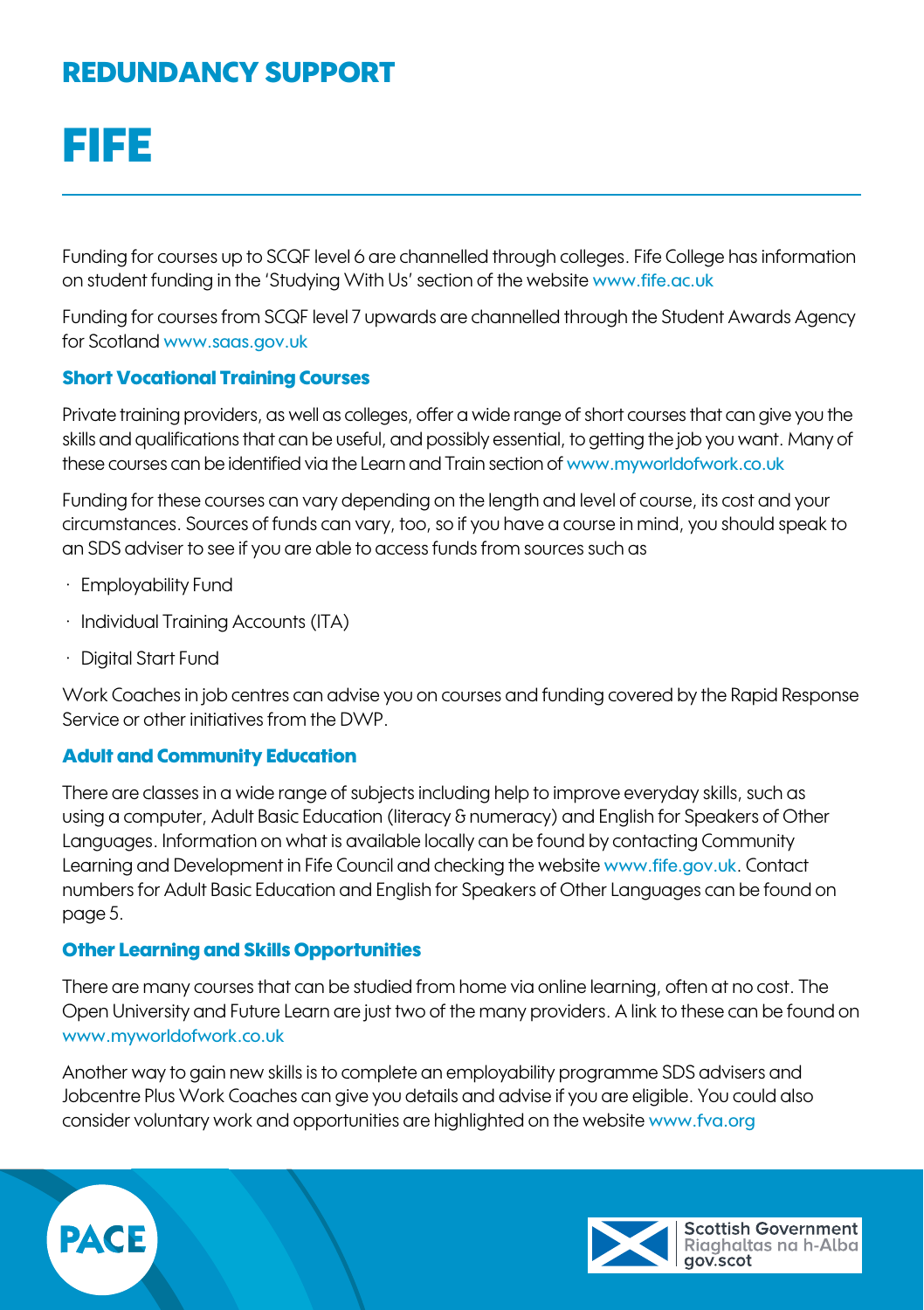# FIFE

## Finding Work

### Advertised Vacancies

Most advertised vacancies will appear online. Businesses may display these on their websites and/or social media accounts. There are several recruitment/employment agencies with offices in Fife who cater for both the local and national job market and will highlight vacancies on their own websites and social media accounts too.

There are many job vacancy websites you can check regularly to see if they have the types of jobs that would suit you. These sites include:

<https://findajob.gov.uk> (The DWP/Jobcentre Plus site for vacancies)

[www.myjobscotland.gov.uk](http://www.myjobscotland.gov.uk) (Local councils and a wide range of other organisations)

[www.jobstoday.co.uk](http://www.jobstoday.co.uk) and [www.hijobs.net](http://www.hijobs.net) (Local newspapers' job sites)

[www.indeed.co.uk](http://www.indeed.co.uk) [www.s1jobs.com](http://www.s1jobs.com) and [www.adzuna.co.uk](http://www.adzuna.co.uk) (vacancies from various sources)

[www.opportunitiesfife.org](http://www.opportunitiesfife.org) (local apprenticeships and other vacancies)

These are only a few examples. Ask an SDS adviser, your Jobcentre Plus Work Coach or staff in your local Community Job Club for information on others, including social media accounts.

Note: Redundant Apprentices should consult with their training providers about other opportunities to complete their apprenticeships but should also check [www.apprenticeships.scot](http://www.apprenticeships.scot)

#### Vacancies Not Advertised

As not all vacancies will be advertised, it's a good idea to use your network of contacts, such as family and friends, to see if they know of opportunities. Some employers may consider on spec applications or allow you to upload a CV for future consideration. You may find out about opportunities via social media such as Linked In so it's worth creating a profile [www.uk.linkedin.com](http://www.uk.linkedin.com) So, too, with Facebook and Twitter.



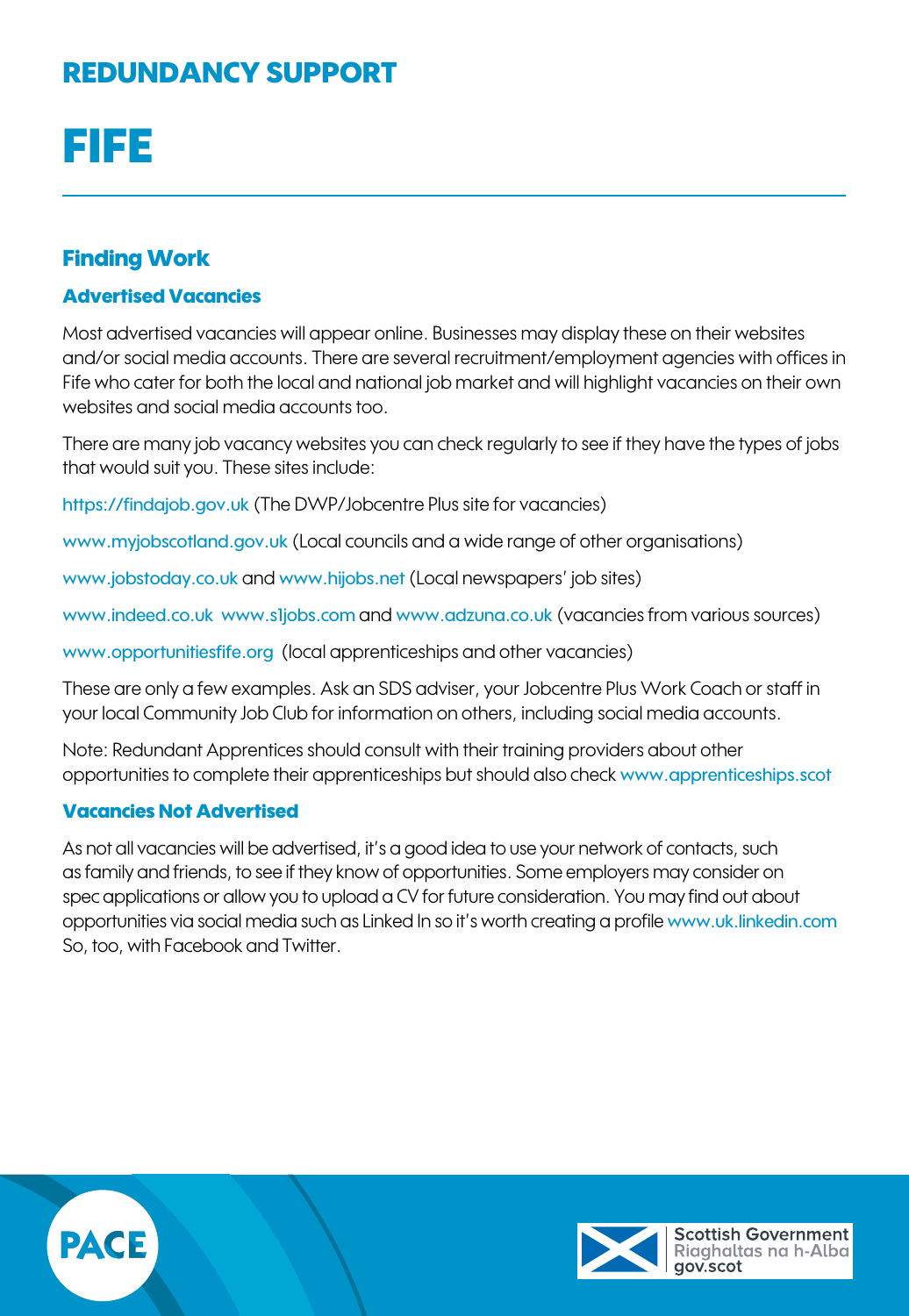# FIFE

#### SKILLS DEVELOPMENT SCOTLAND CENTRES

Tel: 0800 917 8000 [www.myworldofwork.co.uk](https://www.myworldofwork.co.uk)

29 East Port Dunfermline KY12 7JG

43-45 Whytescauseway Kirkcaldy KY1 1XF

SDS also deliver services throughout Fife Please contact Kirkcaldy or Dunfermline for details.

#### JOBCENTRE PLUS OFFICES

New claims: [www.gov.uk/universalcredit](http://www.gov.uk/universalcredit)

6 Pit Road Cowdenbeath KY4 9NQ

7 Westport Cupar KY15 4AN

Merchiston House Foundry Street Dunfermline KY12 7DF

3 Postaate Glenrothes KY7 5LL

5 Hunter Street Kirkcaldy KY1 1ED

9 Waggon Road Leven KY8 4PT

187 South Street St Andrews KY16 9EE

#### ADULT BASIC EDUCATION

Tel: 0800 7835161

### ENGLISH FOR SPEAKERS OF OTHER LANGUAGES

Tel: 03451 555 555 extension 471070